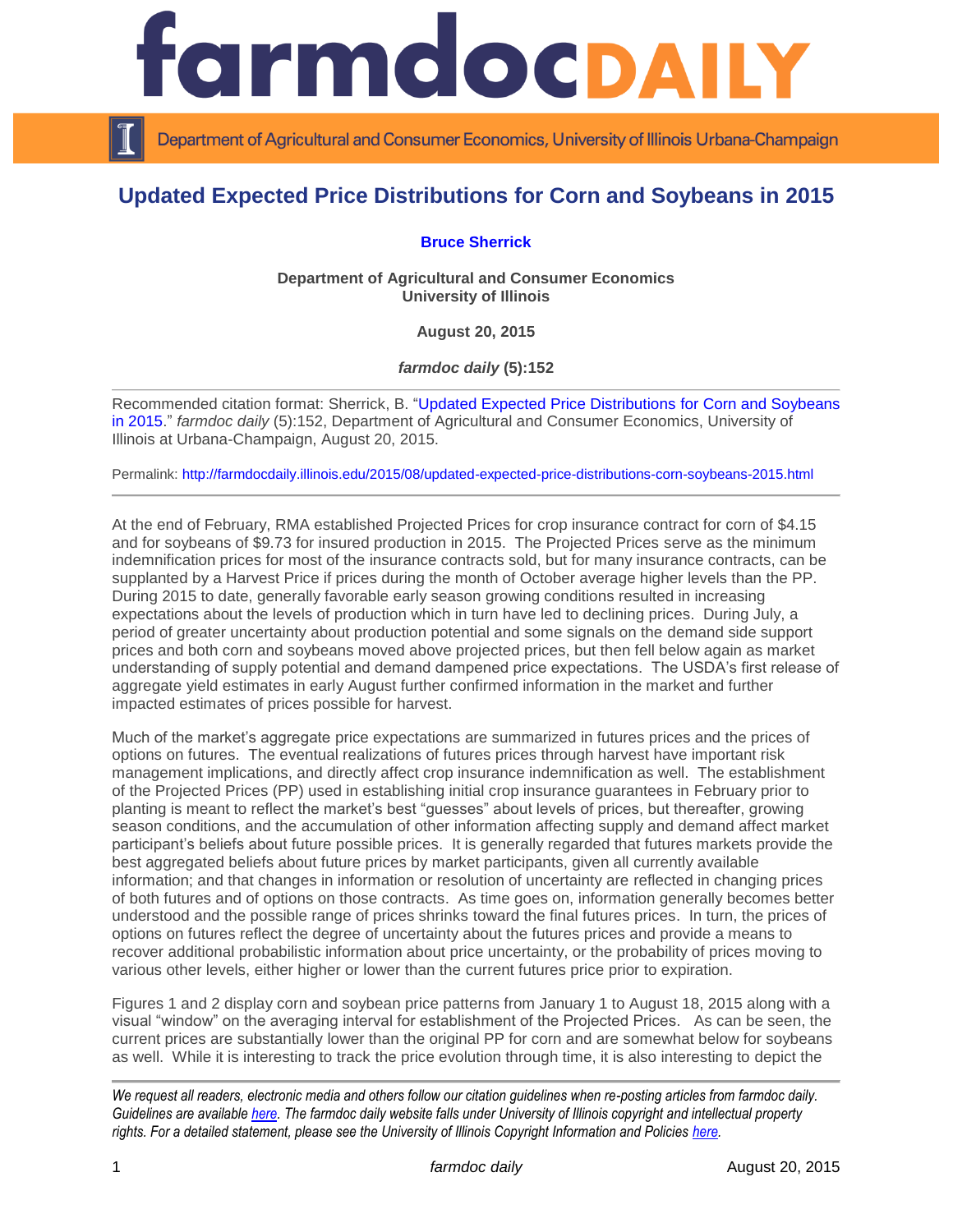evolving uncertainty around prices – or the market's expectation of the likelihood for different sized price movements prior to expiration.





As we have provided in past *farmdoc daily* articles, the following provides a set of related views of price distributions and the confidence around the market expectations of futures prices, taking advantage of the information that is provided through market prices of options. To recover probabilistic information from options markets, a technique is used that identifies a best fitting distribution given observed prices of both puts and calls across the set of actively traded strike prices. The specific approach used is somewhat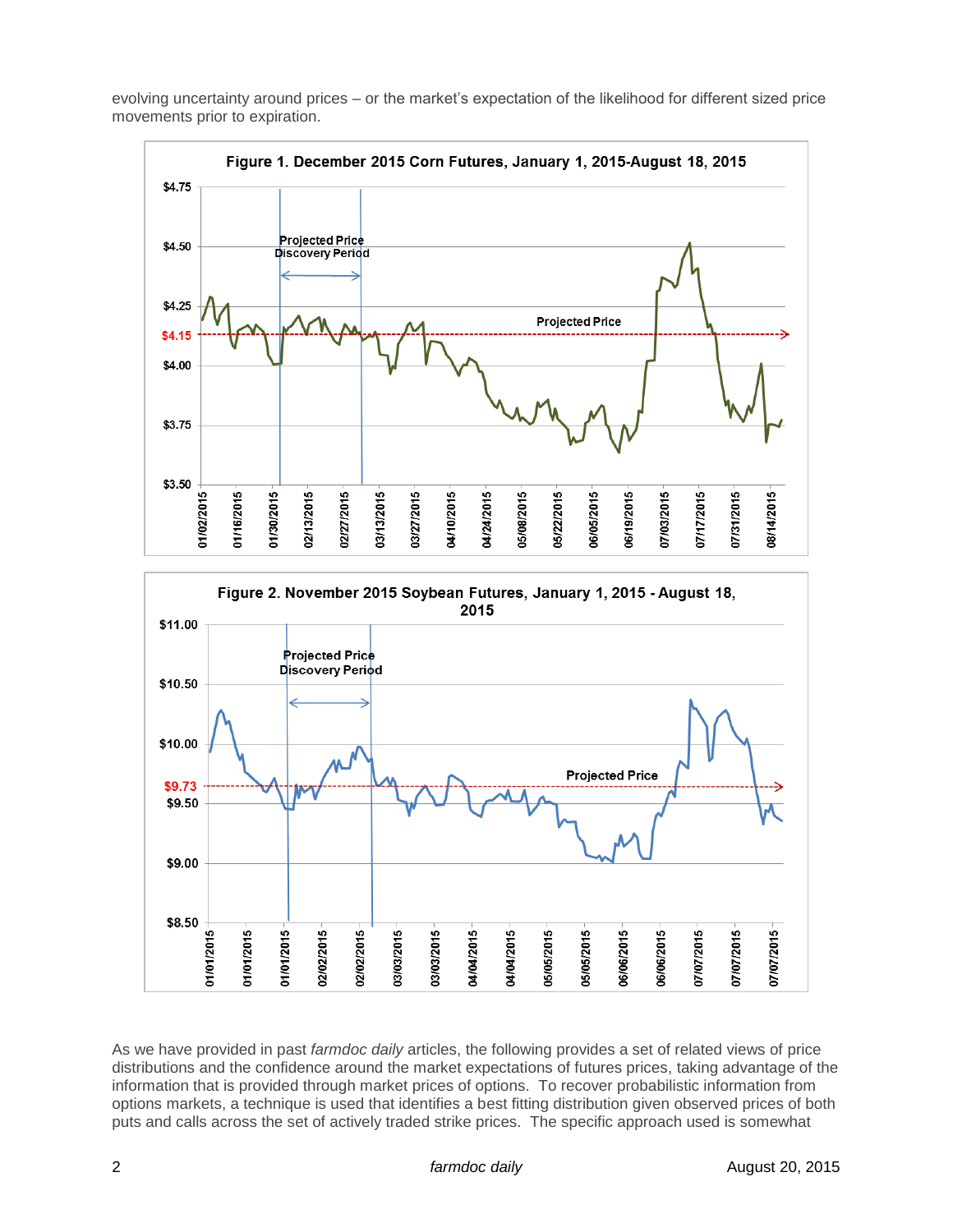akin to using a variant of the Black-Scholes option pricing model, but solving it "backwards" across all options simultaneously.

Figures 3 and 4 provides more complete information about the market's assessment of possible prices using market data from March 1 when Projected Prices were first known and market information after the close on August 18, 2015 reflecting the current information set of market participants. The upper panel of each figure shows the probability images associated with the markets assessment of possible futures prices by the expiration of options, and the lower panel shows the same information in cumulative probability form under which one can more directly identify the implied probability associated with each price of interest and vice versa. In both cases, the information has resulted in a "collapsing" of the probability distribution from March to present with the visual effect of the range of possible outcomes shrinking substantially and the relative probability of prices near the current price increasing or becoming more "peaked". In both cases, the centers of the distributions have shifted substantially to the left reflecting stronger beliefs that prices will remain lower than the PP. Corn prices at the end of the PP averaging period were below the average price in February, and Soybean prices were actually above the average price in February indicating that the PP was above the market's aggregate view of corn prices, but below the aggregate view of likely soybean prices at the time the PP s were established.

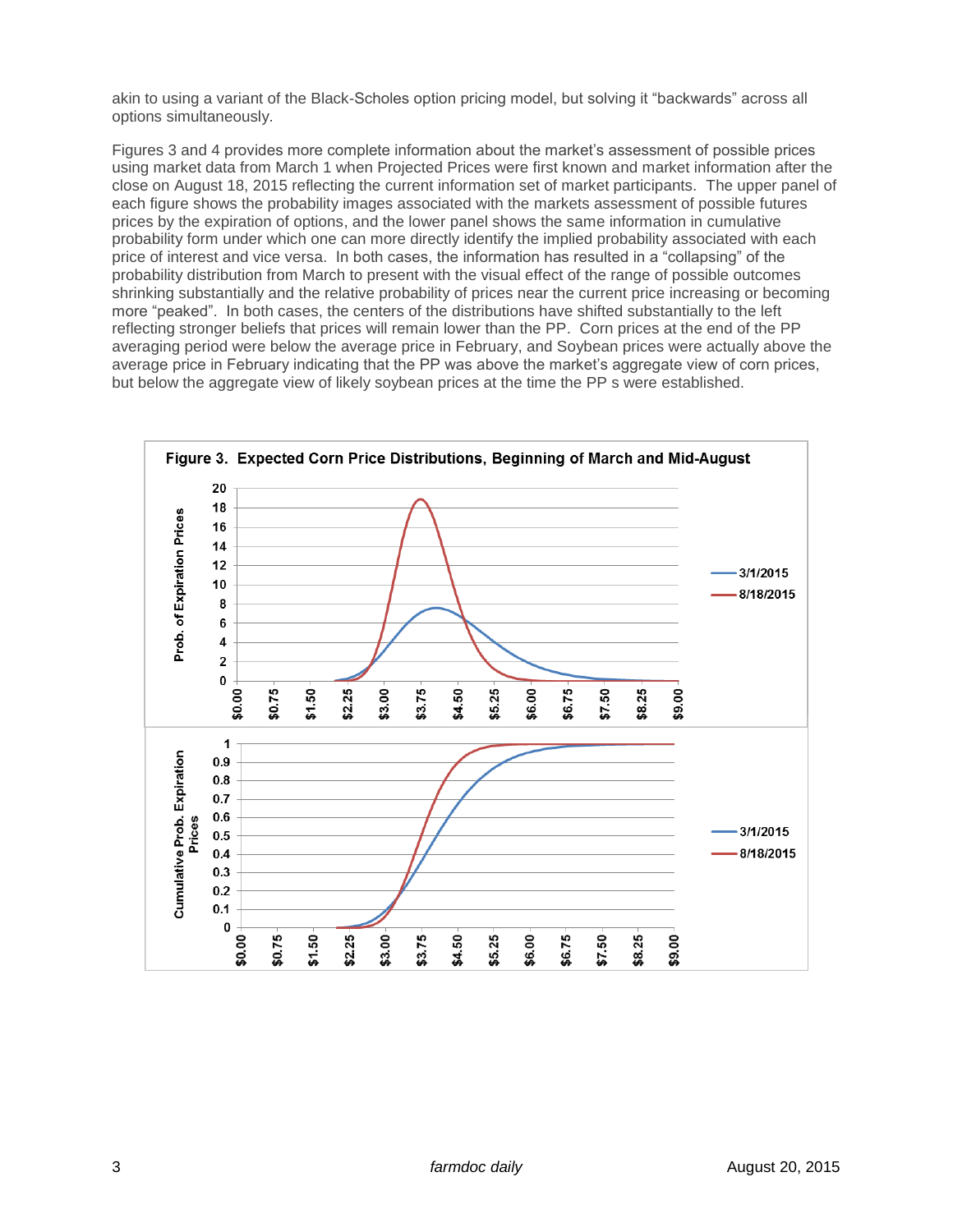

In the tables below, additional comparisons are made between the information in the market's expectations between March 1, and current (August 18, 2015). The tables are organized with two panels. The left side shows a set of prices with the associated probability the market assigned to that level as of each date. For example, in March, the market viewed there to be about a 54% chance that expiration prices would be below Projected Price in corn, but by August, that had increased to 76% as the market is settling in on its expectations of a larger crop and associated lower prices. For soybeans, the upward trending prices during the establishment of the PP led to the market's expectation that there was a 47.8% chance that final prices would be below the PP, but by August, that likelihood had been revised to 83.5%.

The right hand panel of each table shows the same information but organized across probability levels. Highlighted are the interquartile cutoffs of 25% and 75%. As shown in the table, in both cases the width of the range has declined, and the values decreased to lower levels as well. In corn, for example the interquartile range, or the area containing 50% of the probability, moved from \$3.48 to 4.74 (\$1.26 range) to \$3.39 to \$4.12 (\$.73 range) since March.

Figures 5 and 6 summarize similar information through time by repeating this process for each trade date and graphing selected percentile levels through time which can be interpreted as the market's estimate of the value at which there is the associated percentile chance of being below by expiration. It is interesting to note the collapsing of each distribution through time, but also to note selected "shocks" showing up in each market as "jumps" and shifts in the price percentiles estimated, especially in July, and in periods around last week's release of the USDA production report. Additionally, the interquartile range (IQ) is provided, or the distance between the 25th and 75<sup>th</sup> percentile prices is plotted on the right scale. It is generally the case that the interquartile range tends to decline through time as uncertainty is resolved during the growing season. Likewise, the high and low "bands" in the price distribution tend to narrow toward the median or 50<sup>th</sup> percentile, even if the levels change through time.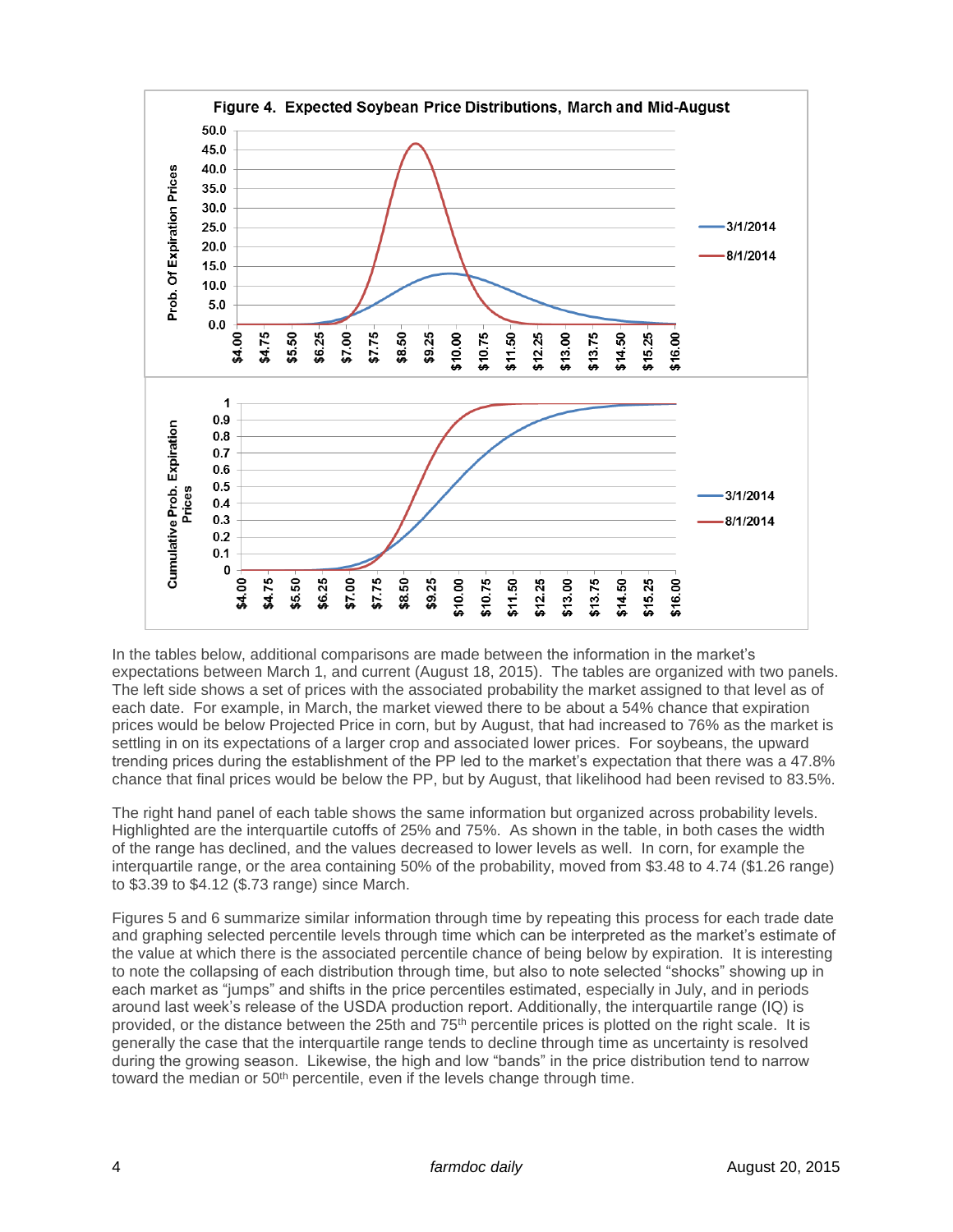| Prob. below Price |       |        | Price at Given Prob. |        |        |
|-------------------|-------|--------|----------------------|--------|--------|
| Price             | March | August | Prob                 | March  | August |
| \$3.00            | 9.3%  | 6.5%   | 1%                   | \$2.38 | \$2.67 |
| \$3.25            | 16.5% | 16.7%  | 2%                   | \$2.54 | \$2.78 |
| \$3.50            | 25.8% | 32.4%  | 5%                   | \$2.79 | \$2.95 |
| \$3.75            | 36.4% | 50.8%  | 10%                  | \$3.03 | \$3.10 |
| \$4.00            | 47.4% | 67.8%  | 20%                  | \$3.35 | \$3.31 |
| \$4.15            | 53.8% | 76.3%  | 25%                  | \$3.48 | \$3.39 |
| \$4.25            | 57.9% | 81.1%  | 30%                  | \$3.60 | \$3.47 |
| \$4.50            | 67.3% | 89.9%  | 40%                  | \$3.83 | \$3.60 |
| \$4.75            | 75.3% | 95.0%  | 50%                  | \$4.06 | \$3.74 |
| \$5.00            | 81.8% | 97.7%  | 60%                  | \$4.30 | \$3.88 |
| \$5.25            | 86.9% | 99.0%  | 70%                  | \$4.58 | \$4.04 |
| \$5.50            | 90.7% | 99.6%  | 75%                  | \$4.74 | \$4.12 |
| \$5.75            | 93.6% | 99.8%  | 80%                  | \$4.92 | \$4.23 |
| \$6.00            | 95.6% | 99.9%  | 90%                  | \$5.45 | \$4.50 |
| \$6.25            | 97.0% | 100.0% | 95%                  | \$5.92 | \$4.75 |
| \$6.50            | 98.0% | 100.0% | 99%                  | \$6.92 | \$5.24 |

| Prob. below Price |       |        | Price at Given Prob. |         |         |  |
|-------------------|-------|--------|----------------------|---------|---------|--|
| Price             | March | August | Prob                 | March   | August  |  |
| \$7.25            | 4.0%  | 1.4%   | $1\%$                | \$6.56  | \$7.17  |  |
| \$7.65            | 7.5%  | 5.2%   | 2%                   | \$6.88  | \$7.36  |  |
| \$8.05            | 12.6% | 14.1%  | 5%                   | \$7.38  | \$7.64  |  |
| \$8.45            | 19.3% | 29.0%  | 10%                  | \$7.86  | \$7.90  |  |
| \$8.85            | 27.4% | 47.9%  | 20%                  | \$8.49  | \$8.23  |  |
| \$9.25            | 36.4% | 66.5%  | 25%                  | \$8.74  | \$8.36  |  |
| \$9.65            | 45.9% | 81.2%  | 30%                  | \$8.97  | \$8.47  |  |
| \$9.73            | 47.8% | 83.5%  | 40%                  | \$9.40  | \$8.69  |  |
| \$10.00           | 54.0% | 89.8%  | 50%                  | \$9.83  | \$8.89  |  |
| \$10.40           | 62.8% | 95.5%  | 60%                  | \$10.27 | \$9.10  |  |
| \$10.80           | 70.7% | 98.2%  | 70%                  | \$10.76 | \$9.33  |  |
| \$11.20           | 77.4% | 99.4%  | 75%                  | \$11.05 | \$9.46  |  |
| \$11.60           | 83.0% | 99.8%  | 80%                  | \$11.37 | \$9.61  |  |
| \$12.00           | 87.5% | 99.9%  | 90%                  | \$12.28 | \$10.01 |  |
| \$12.40           | 91.0% | 100.0% | 95%                  | \$13.08 | \$10.35 |  |
| \$12.80           | 93.6% | 100.0% | 99%                  | \$14.72 | \$11.03 |  |